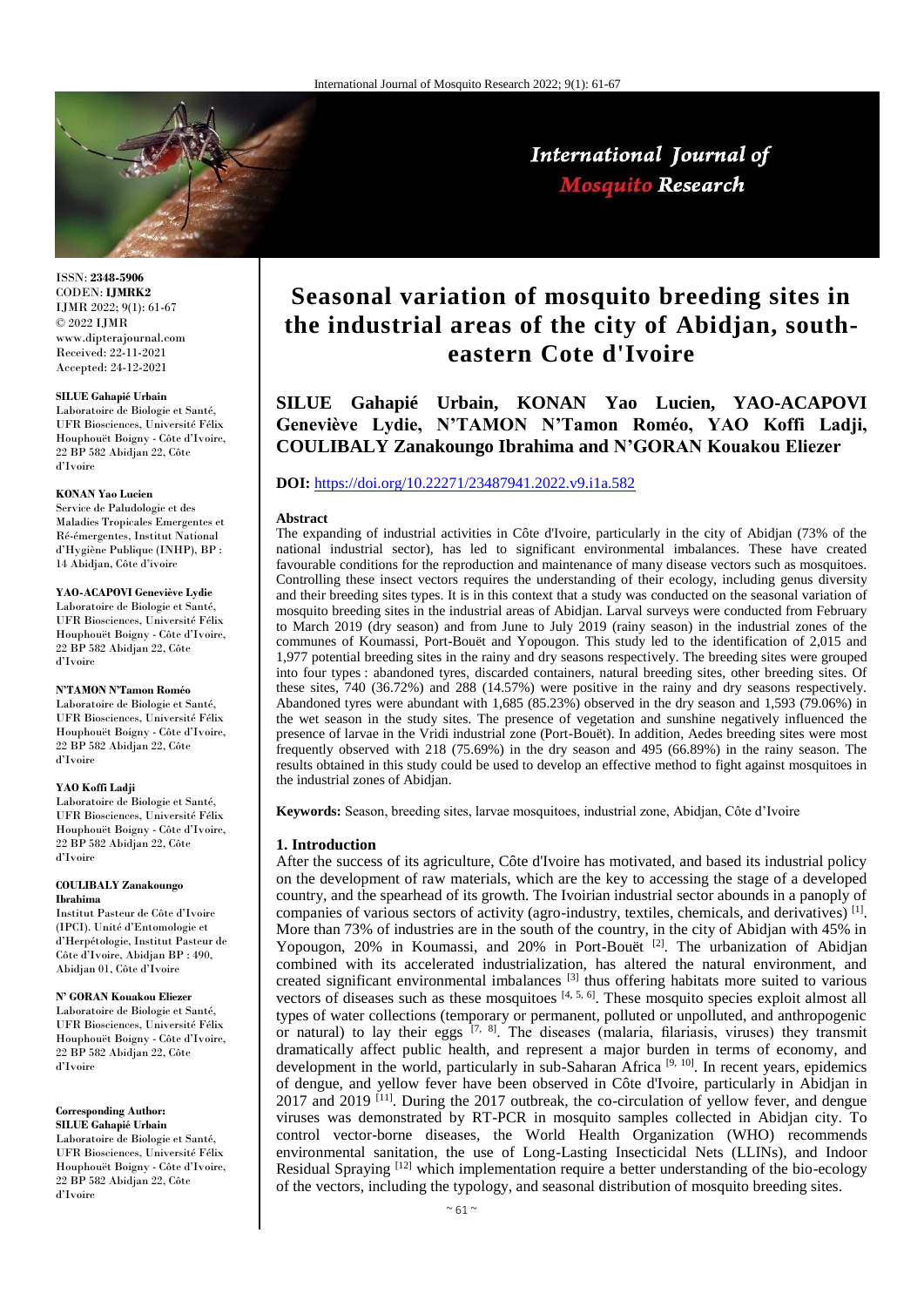Although many studies have been carried out in Africa on the bio-ecology of vectors [13, 14, 15], very few have been carried out to describe the larval habitats of mosquitoes in industrial areas, particularly in Côte d'Ivoire. However, that essential for the implementation of adapted and efficient control actions [16, 17, 6]. It is within this framework that this study on the typology, and seasonal distribution of mosquito breeding sites was carried out in the main industrial zones of the city of Abidjan in 2019.

# **2. Materials and methods**

# **2.1. Presentation of the study zone**

A larval survey was undertaken at the three main industrial areas of the city of Abidjan located in the commons of Koumassi, Port-Bouët, and Yopougon during the dry season (February-March, 2019) and the rainy season (June-July, 2019). The city of Abidjan (5° 20′ 11″ North and 4° 01′ 36″ West) is located in the south-east of Côte d'Ivoire (Figure 1), on the edge of the Gulf of Guinea [18]. This city, with a strong demographic growth, rapid urbanization, and strong industrialization, is crossed by the Ebrié Lagoon and covers an area of 422 km2<sup>[19]</sup>. The climate is sub-equatorial, hot, and humid, with two rainy seasons (long rainy season April-July, and short rainy season September-November), and two dry seasons (long dry season December-March, and short dry season August), the duration of which has varied considerably in recent years <sup>[20]</sup>. Rainfall is relatively abundant with an average of 1,500 mm per year. The average temperature is about  $27^{\circ}$ C, and the average annual humidity is over 80% [18, 20] .

## **2.2. Identification of mosquito breeding sites**

Mosquito larvae were systematically searched in all available breeding sites (water collections, containers, abandoned tyres, stagnant water pools) in each industrial area. The nature of each potential breeding site encountered, and its characteristics (GPS coordinates, presence or absence of vegetation, sunlight), as well as the season, and the area, were recorded. In all two seasons, larvae mosquitoes were collected in the same locations. After visual identification of the presence of immature stage in the breeding site, their sampling was done using the dipping method  $[21, 22, 23]$ . For small breeding sites (boxes, cans, etc.), larvae, and pupae were collected using a pipette. After collection, the samples were transferred into labelled jars at the rate of one jar per breeding site, and taken to the insectary of the National Institute of Public Hygiene, and raised (at a temperature of 28  $\pm$  5 ° C, relative humidity of 70 to 78%) to adults. The breeding sites were categorised according to criteria relating to human habitat, and their mode of impoundment  $[24]$  into discarded containers, abandoned tyres, natural breeding sites, and other breeding sites.

#### **2.3. Statistical analysis of the data**

Data collected were entered into an Excel 2013 spreadsheet and analysed using Stata version 10 software. The Pearson chi-square test was used to compare the percentages of mosquito breeding sites-types with sites and seasons in the study sites. Bivariate logistic regression was used to analyse the relationship between positivity, vegetation around the site and sunlight. The significance level used was stated at 5%.



**Fig 1:** Location of study sites (industrial zones)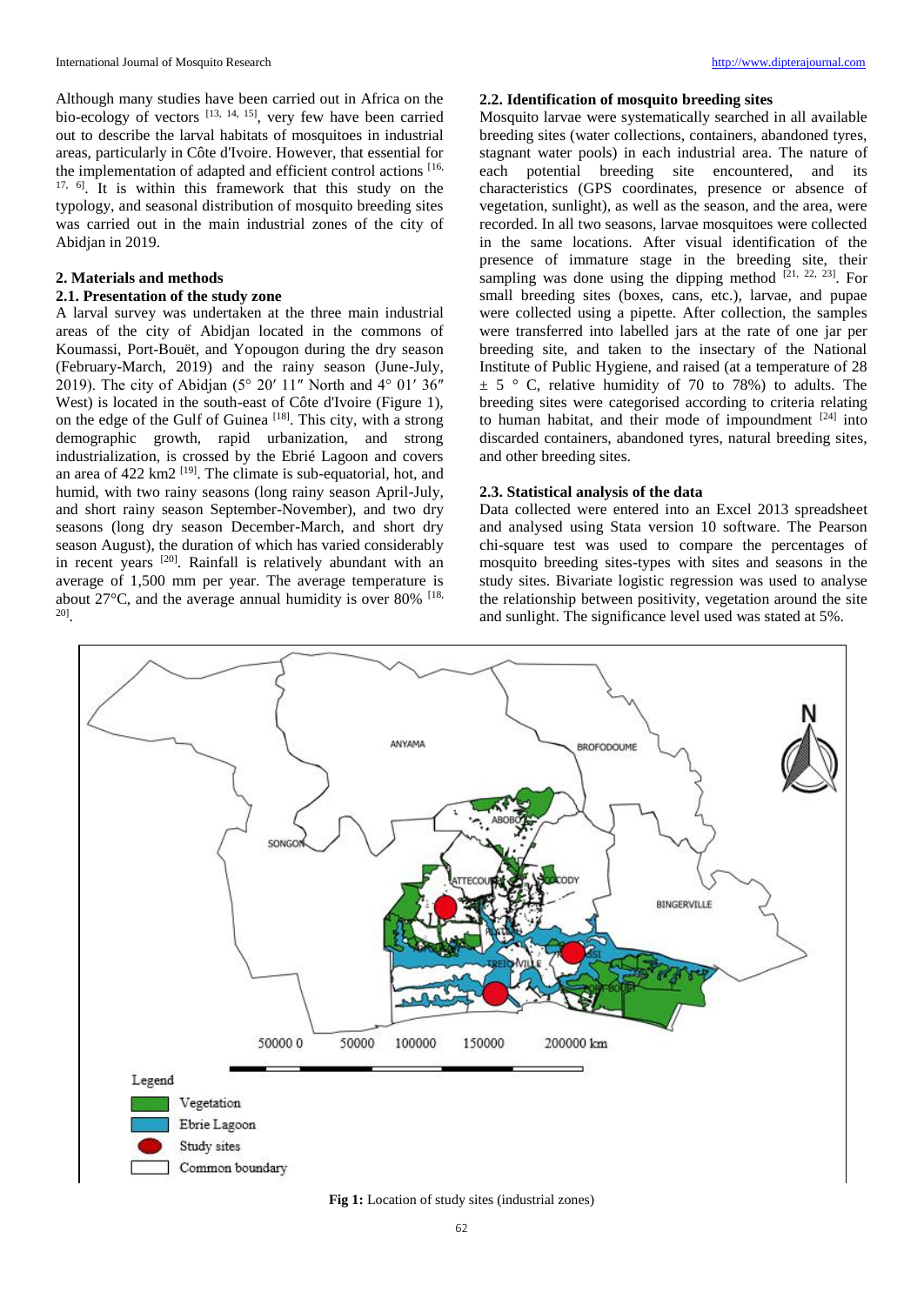## **3. Results**

## **3.1 Seasonal variation of breeding sites types**

A total of 3,992 potential mosquito breeding sites, grouped into four types were found in industrial areas, of which 1,977 (49.52%) in the dry season and 2,015 (50.48%) in the rainy season. There were as many potential sites in the dry season as in the rainy season ( $\chi^2$  = 0.2412; p= 0.623). Abandoned tyres (82.11%) were predominant and constituted 85.23%, and 79.06% of potential breeding sites identified respectively in the dry and the rainy seasons. There were also as many abandoned tyres in the dry season as in the rainy season ( $\chi$ )  $2=1.7215$ ;  $p=0.189$ ). The other potential breeding sites were respectively other breeding sites (8.04%), discarded containers (5.26%), and natural breeding sites (1.47%) in the dry season, and other breeding sites (9.88%), natural breeding sites (5.66%), and discarded containers (4.86%) in the rainy season. The maximum number of the potential breeding site was obtained in the industrial area of Vridi (Port-Bouët), followed by the industrial area of Yopougon and that of Koumassi regardless of the season (Table 1).

# **3.2. Seasonal variation in mosquito breeding site positivity**

In general, 25.75% (n=1,028) of breeding sites collected were

colonized by mosquito larvae, with 28.02% in the dry season and 71.98% in the rainy season. Abandoned tyres were constituted by 85.42% of the positive breeding sites, both in the dry season and in the rainy season. They also represented the majority of positive breeding sites identified in the three industrial areas in each season (Table 2). Positivity by type of breeding site showed that other breeding sites were the most used in the industrial areas of Koumassi and Vridi with 9/67 and 20/51 positive sites respectively, and in the industrial area of Yopougon, these are natural breeding sites with 2/5 positive sites in the dry season. On the other hand, discarded containers with respectively 10/19 and 21/51 positive sites in the industrial zones of Koumassi and Yopougon and other breeding sites with 55/108 positive breeding sites in the industrial zone of Vridi were the most used in the rainy season. The bivariate logistic regression showed that in the industrial area of Vridi (Port-Bouët), there are 0.44 times fewer larvae in breeding sites with vegetation around than in those without vegetation ( $p = 0.0001$ ). Likewise, there are 0.15 times fewer larvae in sunny breeding sites than in nonsunny roosts ( $p = 0.008$ ). On the other hand, in Koumassi industrial area, the sunshine favours 1.45 times the presence of larvae in the breeding sites  $(p = 0.005)$  (Table 3)

**Table 1:** Seasonal variation of potential breeding sites identified in the main industrial zones of the communes of Koumassi, Vridi (Port-Bouët) and Yopougon in the city of Abidjan from February to March 2019 (dry season) and from June to July 2019 (rainy season)

|                      |                          | Dry season |                         |          | <b>Rainv season</b>                                          |                  |           |                       |                |                              |  |
|----------------------|--------------------------|------------|-------------------------|----------|--------------------------------------------------------------|------------------|-----------|-----------------------|----------------|------------------------------|--|
|                      | <b>Potential</b>         |            | discarded Abandoned     | Natural  | <b>Others</b>                                                | <b>Potential</b> |           | discarded   Abandoned | <b>Natural</b> | <b>Others breeding sites</b> |  |
|                      | breeding site containers |            | tvres                   |          | <b>Breeding site Breeding sites Breeding site containers</b> |                  |           | tyres                 | breeding site  |                              |  |
| IZ Koumassi          | 528 (26.71)              | 20(3.79)   | 439(83,14)              | 2(0,38)  | 67(12,69)                                                    | 494 (24.52)      | 19(3.85)  | 406 (82.19)           | 15 (3,04)      | 54 (10.93)                   |  |
| IZ Vridi             | 814 (41,17)              | 56 (6.88)  | 685(84,15)              | 22(2,70) | 51 (6,27)                                                    | 889 (44,12)      | 28(3.15)  | 733 (82.45)           | 20(2,25)       | 108(12,15)                   |  |
| IZ Yopougon          | 635 (32,12)              | 28(4.41)   | 561 (88,35)             | 5(0,79)  | 41(6,46)                                                     | 632 (31,36)      | 51 (8.07) | 454 (71.84)           | 79(12,5)       | 37 (5,85)                    |  |
| Total                | 1977 (100)               |            | 104 (5,26) 1685 (85,23) | 29(1,47) | 159 (8,04)                                                   | 2015 (100)       | 98 (4,86) | 1593(79,06)           | 114 (5,66)     | 199 (9,88)                   |  |
| IZ · Industrial Zone |                          |            |                         |          |                                                              |                  |           |                       |                |                              |  |

IZ : Industrial Zone

**Table 2:** Seasonal variation of positive deposits identified in the main industrial zones of the communes of Koumassi, Vridi (Port-Bouët) and Yopougon in the city of Abidjan from February to March 2019 (dry season) and from June to July 2019 (rainy season)

|                           |          |            |                          | <b>Rainv season</b>                                            |                |           |       |                                                              |                                                                                                                                    |  |
|---------------------------|----------|------------|--------------------------|----------------------------------------------------------------|----------------|-----------|-------|--------------------------------------------------------------|------------------------------------------------------------------------------------------------------------------------------------|--|
| <b>Positif</b>            |          |            | <b>Natural</b>           | <b>Others</b>                                                  | <b>Positif</b> |           |       | <b>Naturals</b>                                              | <b>Others</b>                                                                                                                      |  |
|                           |          | tyres      |                          |                                                                |                |           | tvres |                                                              |                                                                                                                                    |  |
| IZ Koumassi<br>39 (13.54) | 0(0.00)  | 30 (76.92) | 0(0,00)                  | 9(23.08)                                                       | 178 (24.05)    | 10(5.62)  |       | (0.56)                                                       | 27(15,17)                                                                                                                          |  |
| 190(65,97)                | 3(1.58)  |            | 0(0,00)                  | 20(10,53)                                                      | 330 (44.59)    | 14 (4.24) |       | 6(1,82)                                                      | 55 (16,67)                                                                                                                         |  |
| 59 (20.49)<br>IZ Yopougon | 6(10.17) | 49 (83.05) | 2(3,39)                  | 2(3,39)                                                        | 232 (31,35)    | 21(9.05)  |       | 14(6,03)                                                     | 9(3,88)                                                                                                                            |  |
| 288 (100)                 | 9(3,13)  |            | 2(0,69)                  | 31 (10,76)                                                     | 740 (100)      |           |       | 21(0,69)                                                     | 91 (10,76)                                                                                                                         |  |
|                           |          |            | breeding site containers | Dry season<br>discarded Abandoned<br>167 (87,89)<br>246(85,42) |                |           |       | <b>breeding site breeding sites breeding site containers</b> | <b>Discarded Abandoned</b><br>breeding sites breeding sites<br>140 (78.65)<br>255 (77.27)<br>179(77.16)<br>45 (3,13) [574 (85,42)] |  |

IZ : Industrial Zone

**Table 3:** Relationship between positivity, sunlight and vegetation around site type by industrial area

| <b>Sites</b> | <b>Environmental factors</b>                    | <b>Values OR</b> | <b>P-value</b> | $IC_i$ | $IC_s$ |
|--------------|-------------------------------------------------|------------------|----------------|--------|--------|
|              | Lack of vegetation around the breeding site     |                  |                |        |        |
| IZ Koumassi  | Presence of vegetation around the breeding site | 1,27             | 0.626          | 0,48   | 3,35   |
|              | Shade                                           |                  |                |        |        |
|              | Sunshine                                        | 2,41             | 0,005          | 1,31   | 4,45   |
| IZ Vridi     | Lack of vegetation around the breeding site     |                  |                |        |        |
|              | Presence of vegetation around the breeding site | 0.56             | 0.0001         | 0,48   | 0,66   |
|              | Shade                                           |                  |                |        |        |
|              | Sunshine                                        | 0.85             | 0.008          | 0,76   | 0,96   |
|              | Lack of vegetation around the breeding site     |                  |                |        |        |
|              | Presence of vegetation around the breeding site | 1,01             | 0.972          | 0.63   | 1,62   |
| IZ Yopougon  | Shade                                           |                  |                |        |        |
|              | Sunshine                                        | 0.79             | 0,155          | 0.58   | 1,09   |

IZ: Industrial Zone; CIl: Lower Confidence Interval; CIs: Superior Confidence Interval

# **3.3 Seasonal variation of types of larvae associated with mosquito breeding sites**

During the dry season, 75.69% ( $n = 218$ ) of positive breeding

sites contained larvae of *Aedes spp.*, 15.28% (n = 44) harbored larvae of *Culex spp.*, 1.04% (n = 3) harbored larvae of *Anopheles* spp., and 7.99% (n = 23) included a mixture of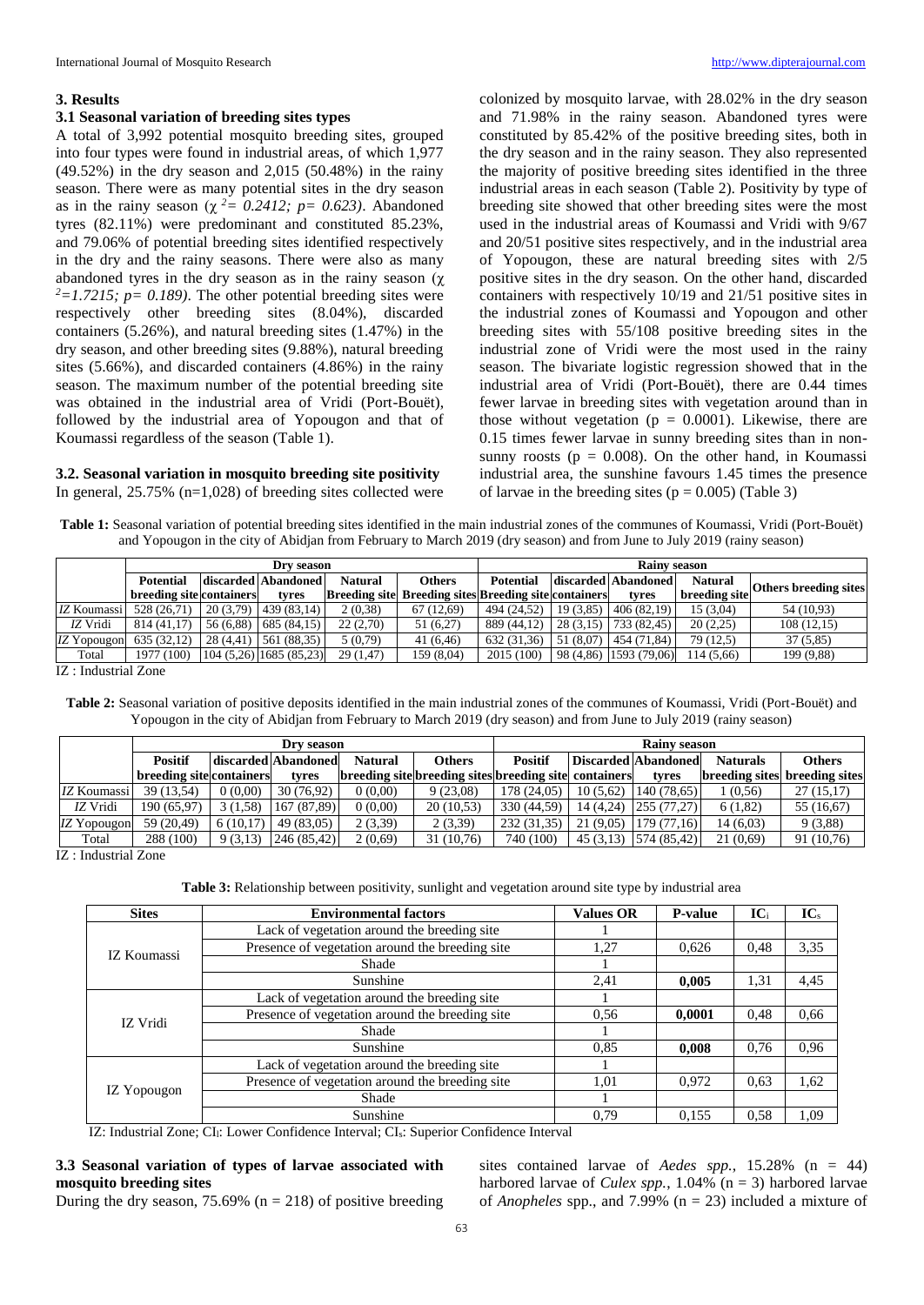the three genera. On the other hand, during the rainy season, 66.89% (n = 495); 18.24% (n = 135); 2.57% (n = 19) of the breeding sites contained larvae of *Aedes* spp., *Culex* spp. and

*Anopheles* sp. The roosts hosting the three genera represented 12.30% ( $n = 91$ ) (Figure 2).



*IZ: Industrial Zone*

**Fig 2:** Distribution of mosquito larvae genera identified in breeding sites in the main industrial zones of the communes of Koumassi, Vridi (Port-Bouët) and Yopougon in the city of Abidjan from February to March 2019 (dry season) and from June to July 2019 (rainy season)

#### **4. Discussion**

This study showed a diversity of mosquito breeding sites in the industrial areas of the city of Abidjan. A total of 3,992 potential mosquito breeding sites were found in the industrial zones, of which 1977 (49.52%) were found in the dry season and 2015 (50.48%) in the rainy season. This abundance could be explained by the high anthropogenic activity due to the presence of the port and industries in these communes, but also by poorly controlled urbanization and the absence of appropriate hygiene measures in these industrial zones. The high diversity of breeding habitats by culicids has already been observed in other African localities [25, 26, 27, 28]. Furthermore, this multiple of mosquito breeding sites could be attributable to the lack of sanitation in the immediate environment of the populations as reported by many authors worldwide  $[29, 30, 31, 17]$ . Our results are similar to those of El Joubari *et al.* [32] and Koumba *et al.* [6] who highlighted the role of human activities in the creation of mosquito breeding sites. Abandoned tyres (82.11%) were predominant and constituted 85.23% and 79.06% of the potential breeding sites identified respectively in the dry and rainy seasons. This high frequency of tyres in industrial areas could be explained by the poor management of used tyres from goods and raw material transport vehicles. These types of mosquito breeding sites are commonly observed in Africa<sup>[25, 26, 33, 34]</sup>.

In the study areas, 14.57% of the breeding sites were positive during the dry season, compared to 36.72% during the rainy season. The low proportion of positive breeding sites identified in the study areas in the dry season could be due to the study period and many other factors. In the dry season, some breeding sites dry up or disappear, resulting in the scarcity of breeding sites. Moreover, in our case, abandoned tyres, which were the majority of positive breeding sites, were sometimes dry in our study sites during the dry season. This phenomenon was also observed by Mouchet [35] who concluded that successive droughts in the Sahel regions lead to the disappearance of the usual breeding sites. These results are in agreement with those of Koumba *et al.* [6] who showed that the season influenced the quantity and quality of mosquito breeding sites in the agricultural areas of Mouila, Gabon. The abundance of breeding sites during the rainy season expands the breeding sites that are required by female mosquitoes to lay their eggs. Our results are similar to those of Saotoing *et al.* [36] and Tia *et al.* [37] who also identified more potential and positive breeding sites in the rainy season than in the dry season in their study sites.

Vegetation and sunlight negatively influenced the presence of larvae in the industrial zone of Vridi. Bivariate logistic regression showed that in the industrial zone of Vridi (Port-Bouët), there were 0.44 times fewer larvae in the sites with vegetation around than in those without vegetation ( $p =$ 0.0001). Similarly, there were 0.15 times fewer larvae in sunny sites than in no-sunny sites ( $p = 0.008$ ). This could be explained by inadequate exposure to sunlight caused by high vegetation cover which affects the phytosynthetic efficiency of the algal biomass that serves as food for mosquito larvae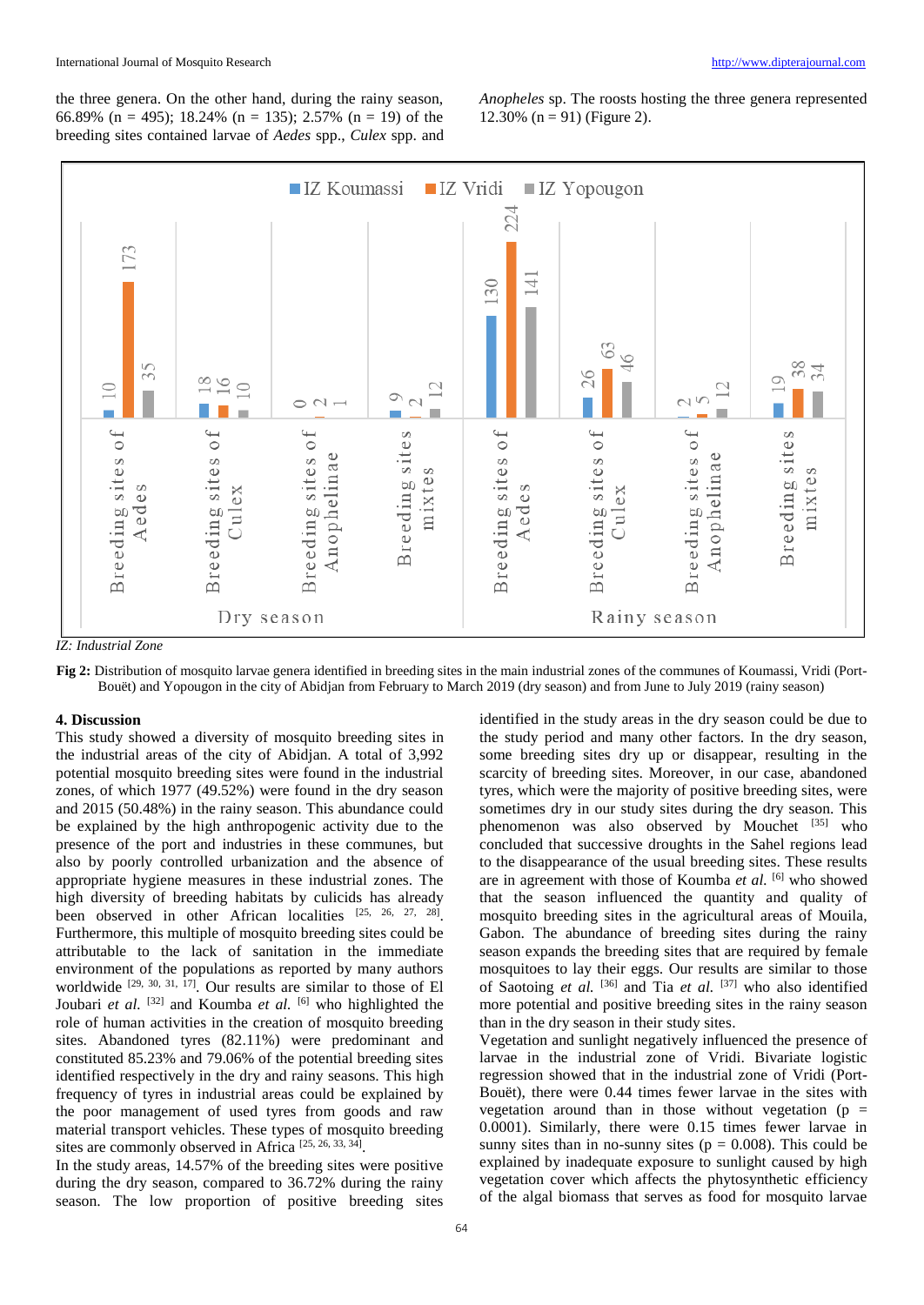[38]. This result differs from that of El Quali *et al.* [39] who showed the influence of these environmental parameters on the presence of larvae in breeding sites in the city of Fès. This difference could be explained by the difference between the study sites. It has been shown that the variation of the volume of water inside the breeding sites can modulate the attractiveness of oviposition, the availability of space and the  $accessibility of food resources<sup>[40]</sup>. In contrast, in the industrial$ zone of Koumassi, sunlight favoured the presence of larvae in the breeding sites 1.45 times ( $p = 0.005$ ). Adequate exposure to sunlight warms the water to appropriate temperatures, as the temperature is also a key factor influencing larval development and survival [41, 42, 43].

In the main industrial areas of Abidjan, 218 sites (75.69%) were hosting *Aedes* larvae, 44 sites (15.28%) were hosting *Culex* larvae, 23 sites (7.99%) were mixed (containing *Aedes*, *Anopheles* and *Culex* larvae) and 3 sites (1.04%) hosted *Anopheles* larvae in the dry season, compared to 740 positive sites identified, of which 495 (66.89%) hosted *Aedes* sp. , 135 (18.24%) contained *Culex* sp. larvae, 91 (12.30%) were mixed (contained *Aedes sp*., *Anopheles sp.* and *Culex sp.* larvae) and 19 (2.57%) contained *Anopheles sp.* larvae in the rainy season. Two mosquito sub-families, *Anophelinae* and *Culicinae*, were identified in the water collections surveyed, with a predominance of *Culicinae* breeding sites. This could be explained by the ecological preference of the different genera of mosquitoes and the great plasticity of *Culicinae*. On the other hand, most of the breeding sites identified in the study sites were typical to Culicinae breeding sites and they were regaining in all types of breeding sites surveyed. In additional, the nature of breeding sites favours one or other *Culicidae* species depending on the characteristics of the site: stagnant or flowing, polluted or not, devoid or rich in vegetation and sunny or no [44]. This observation corroborates that made by Korba *et al.* [45] in Algeria. These authors showed that the Culicinae have strong adaptive capacities allowing them to develop in several types of breeding sites, including abandoned tyres (preferential breeding sites of Aedes) which were the most abundant positive breeding sites in our study sites. As for *Culex* females, they can lay their eggs in all types of larval sites; their predominance here would be the consequence of poor urbanization accompanied by pollution of water collections by household and industrial waste, which favours the proliferation of *Culex* populations [46, 47]. Similar observations were made by Darriet *et al.* [48] in Burkina Faso. They described the genus *Culex* as a biological marker of urbanization. The low number of *Anophelinae*  breeding sites identified during this study could be explained by the bio-ecology of these diptera and their ecological requirements [6, 49]. Indeed, *Anophelinae* females have a positive tropism for clear freshwater and brackish water for egg laying [17, 50]. Most of the *Anopheles* sites identified were atypical sites (abandoned tyres and discarded containers) and typical sites (natural breeding sites: puddles). *Anophelinae* larvae were found in the same sites as *Aedes* and *Culex* larvae. These results confirm those of Akogbéto [51] and Gouagna *et al.* [26]. The coexistence of *Anopheles* and *Culex* larvae in the same sites could indicate the adaptation of *Anopheles* to polluted sites. Knowledge of these sites is essential to identify the most productive sites in a given area in order to define appropriate and effective control strategies [52].

## **5. Conclusion**

This study showed that potential breeding sites were more

abundant during the rainy season. They grouped into four types of mosquito breeding sites (abandoned tyres, discarded containers, natural breeding sites, other breeding sites) in the industrial areas of the communes of Koumassi, Port-Bouët and Yopougon. Abandoned tyres (preferred breeding sites for Aedes and Culex) were the most abundant in these three industrial areas in Abidjan city. The majority of positive breeding sites were has identified in the rainy season, and abandoned tyres were the most abundant in all seasons. Positivity by type of breeding site showed that other breeding sites and natural breeding sites are the most used respectively in the industrial zones of Koumassi and Vridi and Yopougon in the dry season. However, discarded containers, and other breeding sites were most used in the rainy season in the industrial zones of Koumassi, Yopougon, and Vridi respective. The breeding sites of *the Culicinae* sub-family (*Aedes* and *Culex)* was more abundant than the *Anophelinae* sub-family regardless of seasons. This proximity of mosquito breeding sites to areas frequented by humans highlights the exposure of these populations to the risks of arbovirosis, lymphatic filariasis and malaria. It is therefore imperative that community awareness campaigns and sanitation measures be undertaken in these industrial areas of Abidjan to reduce the incidence of diseases carried by mosquito vector populations, including the mixture of the three genera.

# **6. Declaration of interests**

The authors declare that they have no competing interests in relation to this article. All authors have read and approved the final version.

## **7. Acknowledgements**

The authors thank the National Institute of Public Hygiene (INHP) for technical and material support.

## **8. References**

- 1. Anonyme. Annuaire des Entreprises de Côte d'Ivoire. Chambre de Commerce de Côte d'Ivoire : Abidjan. 2000.
- 2. Atta K. Profil environnemental d'Abidjan. In Plan National d'Action Environnementale : Synthèse et Recommandations. Université d'Abidjan : Abidjan 1994, 1-101.
- 3. Dongo Koffi René, Bobelé Florence Niamke, Anoh Félix Adje, Bi Gouesse Henri Britton, Laurent Anzan Nama, Kouassi Paul Anoh *et al.* Impacts des effluents liquides industriels sur l'environnement urbain d'Abidjan - Côte D'Ivoire. Int. J. Biol. Chem. Sci. 2013;7(1):404-420.
- 4. Aouinty B, Rihane A, Chennaoui M, Mellouki F. Etude des gîtes larvaires moustiques culicidés de la région de Mohammedia, littoral atlantique Marocain. Afrique Science. 2017;13(2):120-129.
- 5. Zahouli JBZ, Koudou BG, Mueller P, Malone D, Tano Y, Utzinger J. Urbanization is a main driver for the larval ecology of Aedes mosquitoes in arbovirus endemic settings in south-eastern Côte d'Ivoire. PLoS Negl. Trop. Dis. 2017 ;11(7): e0005751.
- 6. Koumba AA, Zinga-Koumba CR, Mintsa-Nguema R, Djogbenou LS, Obame Ondo P, Ketoh GK *et al.* Distribution spatiale et saisonnière des gîtes larvaires des moustiques dans les espaces agricoles de la zone de Mouila, Gabon. *International Journal of Biological and*  Chemical Sciences. 2018;12(4):1754-1769.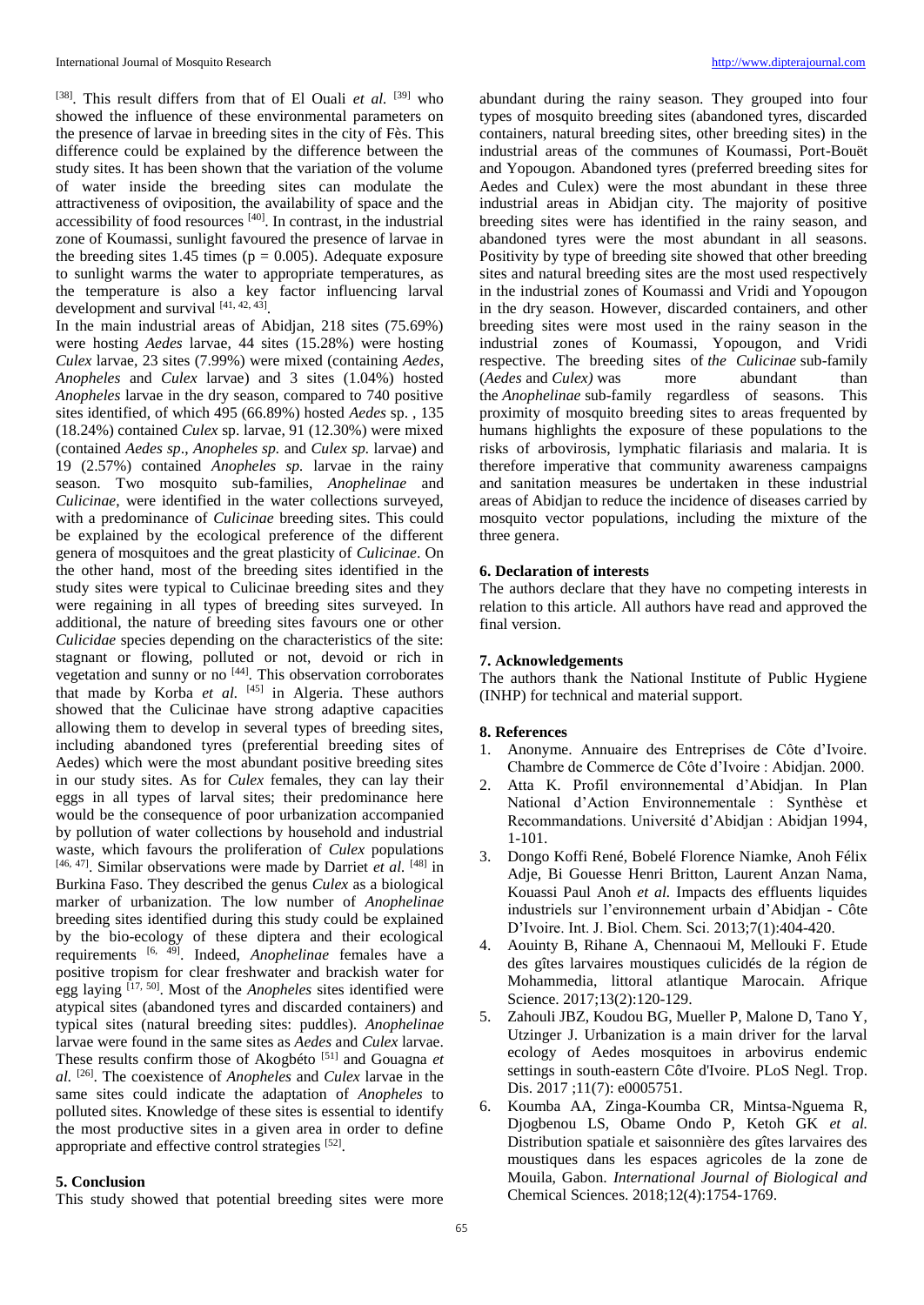- 7. Mourou JR, Coffinet T, Jarjaval F, Cotteaux C, Pradines E, Godefroy L *et al.* Malaria transmission in Libreville: results of a one year survey. Malaria Journal. 2012;11:1- 14. DOI : 10.1186/1475-2875-11-40
- 8. Koumba AA, Zinga-Koumba CR, Mintsa-Nguema R, Sevidzem SL, Djogbenou LS, Akono PN *et al.* Identification of the knockdown resistance (Kdr) mutations in Anopheles gambiae s.l. in the Mouila area, South west Gabon. Journal of Entomology and Zoology Studies. 2018b;6(3):602-607.
- 9. Adebote David A, Sonnie J Oniye, Yunus A Muhammed. Studies on mosquitoes breeding in rock pools on inselbergs around Zaria, northern Nigeria. J Vector Borne Dis 45, 2008,21-28.
- 10. Messai N, Berchi S, Boulknafed F, et Louadi K. Inventaire systématique et diversité biologique de Culicidae (Diptera: Nematocera) dans la région de Mila (Algérie). Entomologie faunistique. 2010;63(3):203-206.
- 11. Fofana D, Beugré JMV, Yao-Acapovi GL, Sevidzem SL. Risk of Dengue Transmission in Cocody (Abidjan, Ivory Coast). Journal of Parasitology Research. 2019, 33-36.
- 12. Abagli AZ, Alavo TBC, Brodeur J. Microorganismes entomopathogènes, prédateurs et parasites des moustiques : Perspectives pour la lutte raisonnée contre les vecteurs du paludisme en Afrique sub-saharienne. International Journal of Biological and Chemical Sciences. 2014 ;8(1):340-354. DOI: http://dx.doi.org/10.4314/ijbcs.v8i1.29
- 13. Etang J, Pennetier C, Piameu M, Bouraima A, Chandre F, Awono-ambene P *et al.* When intensity of deltamethrin resistance in Anopheles gambiae s . l . leads to loss of Long Lasting Insecticidal Nets bio-efficacy: a case study in north Cameroon. Parasites & Vectors. 2016, 1-10. https://doi.org/10.1186/s13071-016-1420-x
- 14. Kudom AA. Larval ecology of Anopheles coluzzii in Cape Coast , Ghana: water quality , nature of habitat and implication for larval control. Malaria Journal. 2015, 1- 13. https://doi.org/10.1186/s12936-015-0989-4
- 15. Saliha B, Wafa H, Khellaf R, Fatiha M. Études entomologique et typologique des gîtes larvaires des moustiques (Diptera: Culicidae) dans la région de Bousaâda (Algérie). Bulletin de La Société Royale Des Sciences de Liège. 2018;87:112-120.
- 16. Koudou BG, Tano Y, Doumbia M, Nsanzabana C, Cissé G, Girardin O *et al.* Malaria transmission dynamics in central Côte d'Ivoire: the influence of changing patterns of irrigated rice agriculture. Med Vet Entomol. 2005;19:27-37
- 17. Diedhiou SM, Niang EHA, Doucoure S, Samb B, Konate A, Cissokho S *et al.* Distribution and characterization of anopheline larval habitats in flooded areas of the Dakar suburbs. Journal of Parasitology and Vector Biology. 2016;8(7):61-73. DOI : 10.5897/JPVB2016.241
- 18. Mobio A Brice Hervé, Dré K Fourier, Kouamé A Krou Damien, Djagoua M Eric Valère, Affian Kouadio. Contribution De La Télédétection A L'étude De La Distribution Spatiale De La Température En Fonction Du Relief Et Du Mode D'occupation Du Sol : Cas De La Ville d'Abidjan (Côte d'Ivoire)" International Journal of Engineering Science Invention(IJESI). 2017;6(12):48-55.
- 19. RGPH. Rapport d'exécution et présentation des principaux résultats. 2014, 49.
- 20. Allassane Foungoye Ouattara, Koffi Romiald Kouame,

Claver N'Taye Adjobi and Benjamin Guibehi Koudou 2021. Hotspots of Aedes aegypti (Diptera: Culicidae) larvae in Abidjan, Southern Côte d'Ivoire. International Journal of Mosquito Research 2021;8(3):57-63.

- 21. OMS. Manual on pratical entomology in malasia. Part II methods and techniques. WHO Geneve Switzerland, 1975, 198
- 22. Coffinet T, Rogier C, Pages F. Evaluation de l'agressivité des anophèles et du risque de transmission du paludisme, méthodes utilisées dans les armées françaises. Medecine Tropicale. 2009;69:109-122.
- 23. Talipouo A, Ntonga-Akono P, Tagne D, Mbida-Mbida A, Etang J, Tchoffo-Fobasso R *et al.* Comparative study of Culicidae biodiversity of Manoka island and Youpwe mainland area, Littoral, Cameroon. International Journal of Biosciences. 2017;10(4):9-18. DOI http://dx.doi.org/10.12692/ijb/10.4.9-18
- 24. Cordellier R, Germain M, Hervy JP, Mouchet J. Guide pratique pour l'étude des vecteurs de fièvre jaune en Afrique et méthodes de lutte. 33rd ed. Paris: ORSTOM. 1977. http://www.documentation.ird.fr/hor/fdi:08619. Consulté le 07 juin. 2020.
- 25. Kone AB, Konan YL, Coulibaly ZI, Fofana D, Guindo-Coulibaly N, Diallo M *et al.* Evaluation entomologique du risque d'épidémie urbaine de fièvre jaune survenue en 2008 dans le district d'Abidjan, Côte d'Ivoire. Médecine et Santé Tropicales, 2013;23:66-71. doi : 10.1684/mst.2013.0153.
- 26. Gouagna LC, Dehecq J, Girod R, Boyer S, Lempérière G. Spatial and temporal distribution patterns of Anopheles arabiensis breeding sites in La Reunion Island - multiyear trend analysis of historical records from 1996-2009. Parasites & Vectors. 2011;4(1):121. https://doi.org/10.1186/1756-3305-4-121.
- 27. Ouattara AF, Dagnogo M, Constant EAV, Koné M, Raso G, Tanner M *et al.* Transmission of malaria in relation to distribution and coverage of long-lasting insecticidal nets in central Côte d'Ivoire. Malaria journal. 2014 ;13:109 https://doi.org/10.1186/1475-2875-13-109
- 28. Mbida AM, Awono-Ambene PN, Wopo AP, Talipouo HS, Tchoffo Fobasso A, Dongmo RA *et al.* Contribution à la gestion durable du bassin versant du Wouri par une étude de la répartition de sa faune culicidienne (Littoral-Cameroun). Revue d'Ecologie (Terre et Vie). 2018;73(4):550-558.
- 29. Rodhan F, et Perez C. Précis d'entomologie médicale et vétérinaire. Notion d'épidémiologie des maladies à vecteurs. Ed. Maloine. s. a. Paris 1985, 458.
- 30. Carnevale P, Robert V, Manguin S, Fontenille D, Garros C, Rogier C *et al.* Les anophèles: biologie, transmission du plasmodium et lutte anti-vectorielle. IRD Éditions. 2009, 391
- 31. Bouabida Hayett, Fouzia Djebbar, Noureddine Soltani. Etude systématique et écologique des Moustiques (Diptera: Culicidae) dans la région de Tébessa (Algérie). Entomologie faunistique – Faunistic Entomology 2012;65:99-103.
- 32. El Joubari M, Louah A, Himmi O. Les moustiques (Diptera : *Culicidae*) des marais de Smir (nord-ouest du Maroc) : inventaire et biotypologie, Bulletin de la Société de Pathologie Exotique. 2014 ;107:48-59. DOI 10.1007/s13149-014-0327-4.
- 33. Larhbali Y, Belghyti D, El Guamri Y, *et al.* Cartographie